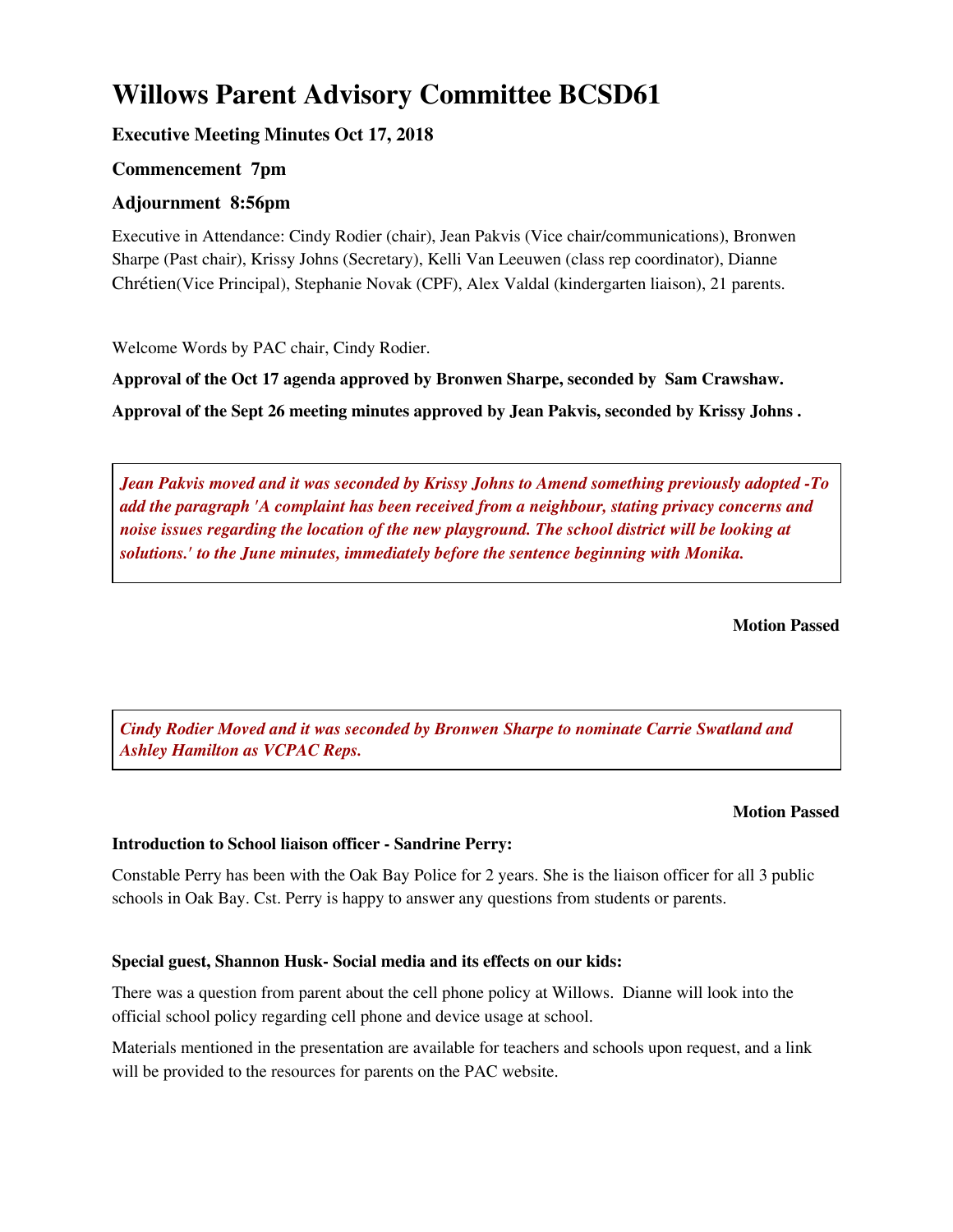#### **Update from Dianne Chrétien:**

New math - links with parent resources for math help. This will be distributed via school newsletter at a later date.

A parent asked if an add to calendar option for upcoming dates and reminders in the newsletter could be made available. *Dianne will explore this option with staff.*

A question arose about where to find info about the clubs offered at this school, and if this information could be made available on either the school website or the PAC website. *Dianne will bring this up at a staff meeting.*

## **PAC Business:**

#### **Chair report, Cindy Rodier**

Some items have been donated by a former Willows PAC chair, including \$150.

Contribution drive success - \$12580 in donations so far!

1 donut to be provided per student in February for the Donution. Exact date TBD.

425 lunch ordered placed so far, with the cut off for orders Oct 19. The Donution was listed as an available item on the Hot Lunches page.

The Gaming grant was approved, in the amount of \$14232.

#### *Class reps will send another email to parents reminding them about the donation*

Cindy presented Megan Taylor's book bag suggestion

-heavy weight book bags

-\$8.00/bag.

#### *Book bag suggestion to be presented to teachers by Cindy.*

Cindy talked about the current or upcoming school lunch clubs:

Board game club- Lorraine Powell will be starting the club

Chess club - Mr. Dann

Sketch club- Mrs. Maloughney (Div 8) for grades 2 and 3. Currently looking for donations of how to draw books. *Check with Playful Pencil to see if they would come in to do an intro class*